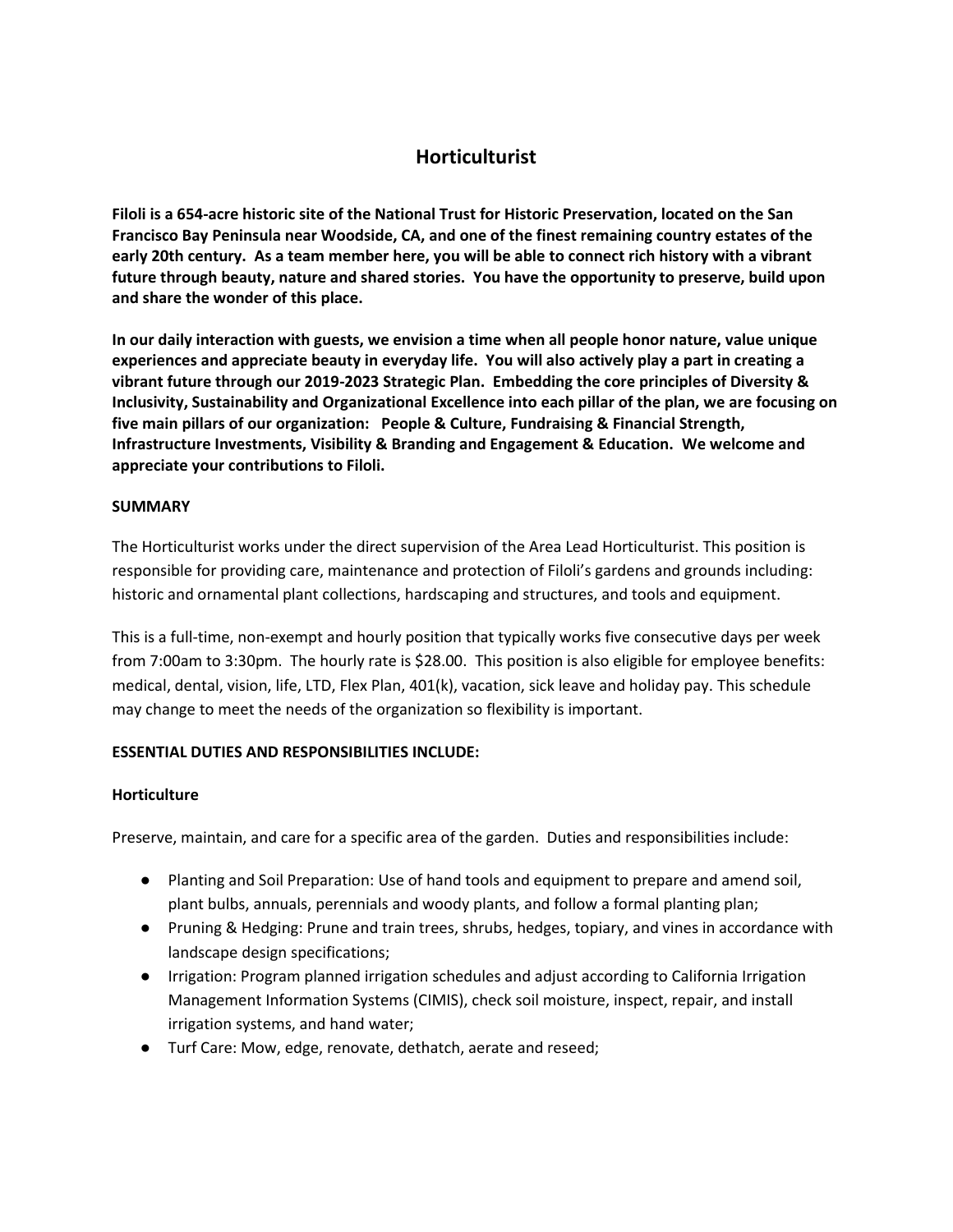- Pest, Weed and Brush Control: Weed, cultivate, rough-cut, perform vertebrate pest control, control poison oak, apply pesticides following California Department of Pesticide Regulations (DPR) and Filoli specified policies and procedures and keep records;
- Fertilizing: Use broadcast and rotary spreaders, compost and keep records;
- Clean-up & Grooming: Manage leaves, clean debris, deadhead and groom pots and beds;
- Harvesting: Gather fruit, cut flowers, herbs and foliage;
- Structural Maintenance: Install and repair header board and plant support structures, monitor and clean pools and drains, and control algae on brick paths;
- Equipment Care & Maintenance: Clean, sharpen, lubricate, and provide basic maintenance for tools and equipment;
- Safety: Adhere to safety standards regarding equipment use, pesticide use, and ergonomic safety for the Garden Staff, Interns and volunteers and report hazards to management;
- Plant Collections Management: Assist with plant records management and mapping using database software;
- Interact daily with Filoli visitors and share information about our historic horticultural landscapes and displays;

## **General**

- Assist with special events: set-up tables and chairs, assist with parking, put up holiday lights, etc.;
- Ability to provide the highest quality service to all customers in every interaction;
- Uphold all Filoli's policies, procedures, guidelines and standards;
- Maintain flexibility and perform other duties as assigned to respond to the needs of the organization;
- Attendance and punctuality are essential to work and all work-related functions.

#### **MINIMUM QUALIFICATIONS**

An individual must be able to perform each essential duty listed above and any additional responsibilities as directed as well as satisfy the educational and skill requirements listed below:

#### **Education and/or Experience:**

Bachelor's Degree in Horticulture (preferred) or directly related field of study and directly related experience and/or training or equivalent combination of education and experience;

#### **Core Competencies:**

- **HORTICULTURE EXPERIENCE**  Minimum of at least 2 years practical experience maintaining gardens. Ability to understand, apply and teach the basic principles of horticulture, plant science, and botany.
- **PEOPLE, PROJECT, AND PROGRAM SKILLS**  Effective cross-functional collaborative capacity. Ability to either take direction or work independently as the situation requires.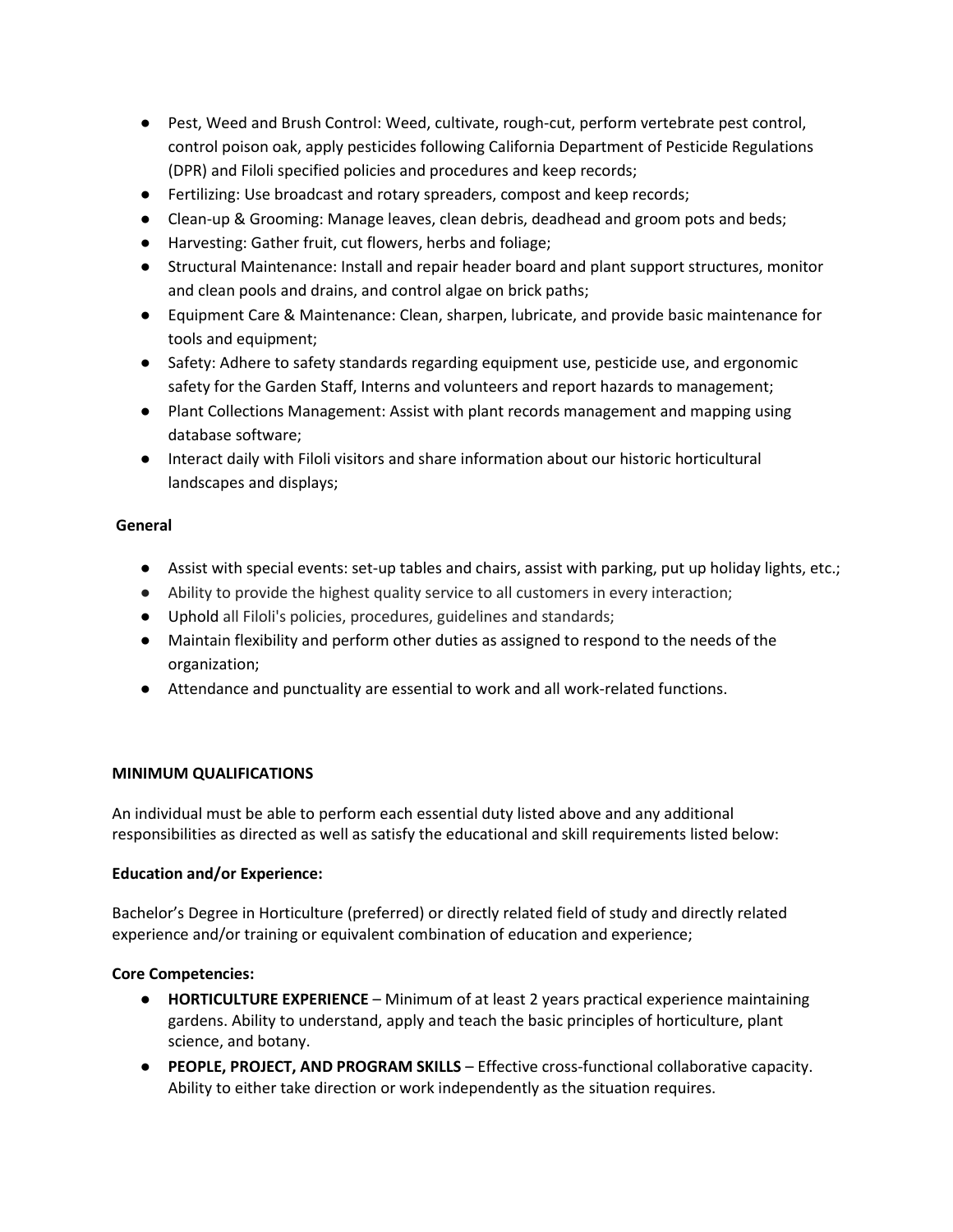- **LEADERSHIP**  Flexible, energetic, and outcomes-oriented self-starter who brings a creative approach to solving problems. Capacity to interact effectively and build partnerships with Filoli's many constituencies including staff, Board members, community partners and supporters, donors, members, visitors, and volunteers. Strong administrative skills. Ability to multitask, see many sides to complex issues, and perform at high standards with a collegial team.
- **CULTURAL COMPETENCIES** Model a responsibility to self-awareness and awareness of others to recognize that individuals bring unique backgrounds, beliefs, values, and world-views. View racial and cultural differences as assets to the organization.
- **DIVERSITY, EQUITY, AND INCLUSION** Committed to Filoli's dedication to integrate accountability across all efforts to support and sustain a racially equitable organization. Demonstrate a passion of advancing organizational DEAI objectives and influencing others to approach all work with an equity lens. Promote processes and communication that encourage organizational cultural competence and inclusion.
- **COMMUNICATION SKILLS** Communicate (listening and speaking) effectively and respectfully with Filoli employees and volunteers. Ability to interact with visitors and members.
- **DECISIVE NATURE** Well-honed ability to independently anticipate and analyze situations, define problems and objectives, recognize viable alternatives and formulate rapid solutions with understanding of the inherent risks and the implications of decisions.
- **COMPUTER SKILLS**  Proficiency with email, basic MS Office and Google applications and computerized collection management databases.
- **AVAILABILITY** Maintain a flexible work schedule that may include evenings and weekends to meet the demands of executive management.

#### **Skills and Abilities:**

- Mechanical abilities necessary to safely operate a range of power equipment, vehicles, tractors;
- Work independently, and demonstrate wise decision-making within the bounds of the area of responsibility and authority;
- Take direction, multi-task and work effectively in a team environment;
- Ability to read and interpret documents such as safety rules, operating and maintenance instructions, and procedure manuals.

#### **CERTIFICATES, LICENSES, REGISTRATIONS**

A California Qualified Applicator's Certificate or License is required or must be obtained within six months of employment and must be maintained. A valid Driver's License is required.

#### **PHYSICAL REQUIREMENTS**

The physical requirements described here are representative of those that must be met by an employee to successfully perform the essential functions of this job including: